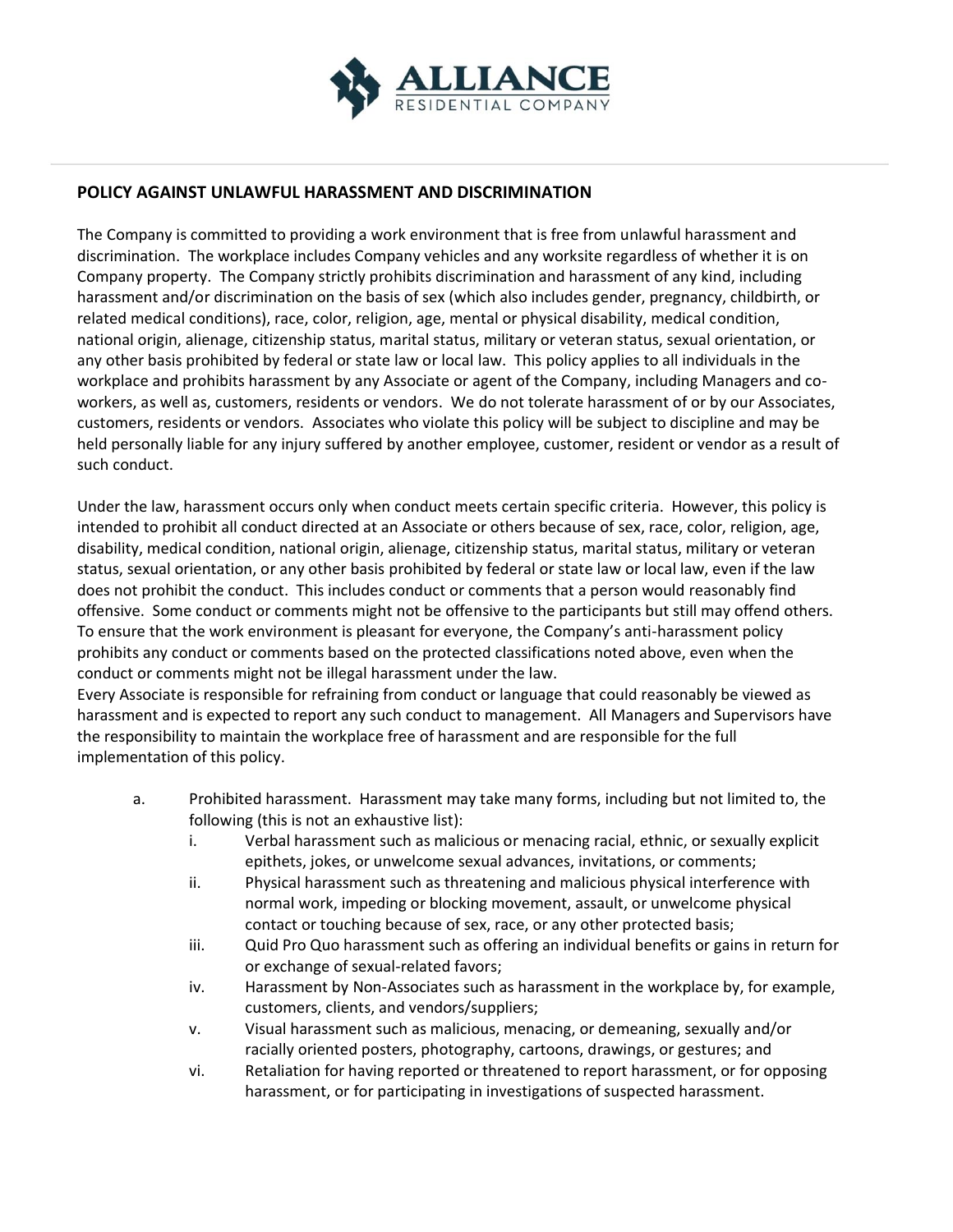Harassment at work or work-related settings (resident homes, business trips, social events) is unacceptable.

b. Sexual harassment in any form is strictly prohibited. Sexual harassment is unique in that it includes unwelcome sexual advances, requests for sexual favors, and other verbal or physical conduct of a sexual nature. Under the law, sexual harassment occurs when submission to, or rejection of, unwelcome sexual conduct by an individual is used as a basis for employment decisions or when sexual harassment is made a condition for receiving concrete employment benefits. Sexual harassment also occurs when unwelcome sexual conduct unreasonably interferes with an individual's job performance or creates an intimidating, hostile, or offensive working environment, even if it does not lead to tangible or economic job consequences. Sexual harassment includes the harassment of women by men, harassment of men by women, and the gender-based harassment of individuals of the same sex as the harasser.

Associates need to understand that conduct acceptable to them may be offensive to other employees. It is the Company's policy to prohibit inappropriate physical touching, sexually explicit language, obscene gestures, staring, sexual jokes, display of explicit materials, comments about other Associate's bodies, derogatory comments based on gender, gender-related jokes, repeated requests for dates or the other expressions of attraction or sexual interest, and other similar behavior.

- c. Reporting and Investigation. If you believe that you have been harassed, discriminated against, or retaliated against or that you have witnessed an act of harassment prohibited by this policy, you must immediately report the facts of the incident (name of the individuals involved and names of any witness) to your Manager or Supervisor, the Regional Manager, the Regional Vice-President, any other member of management, to the Human Resources department or Alliance's SpeakUp service as soon as possible after the incident.
	- i. Following a Complaint. Managers and Supervisors have the responsibility to promptly report a complaint of harassment to Human Resources so that the Company may conduct a review and take prompt and appropriate corrective and preventative action. The Company will review each report of misconduct prohibited by this policy. The review will be conducted on a fair and impartial basis. The relevant facts will be evaluated on a case-by-case basis in determining whether an action does, in fact, violate this policy. All such reviews will be conducted in a manner designed to protect, to the maximum extent permissible under the circumstances, the privacy of all parties concerned, but consistent with a thorough review.
	- ii. Confidentiality. Although all information cannot be completely confidential due to the need to investigate the situation, all information obtained during the investigation will be disclosed only on a need-to-know basis.
	- iii. No Retaliation. The Company will not retaliate against Associates for filing a complaint of harassment, discrimination, or retaliation, or for participating in an investigation of a complaint or for any other protected reason, and will not tolerate or permit retaliation by management, Associates, or co-workers. Retaliation is a serious violation of this policy and should be reported immediately to a Manager, Supervisor or Human Resources.
- d. Discipline. If the Company determines that harassment or discrimination, including retaliation, in violation of this policy has occurred, it will take timely and effective remedial action, commensurate with the severity of the offense. Any Associate determined to have violated this policy will be subject to appropriate disciplinary action, up to and including